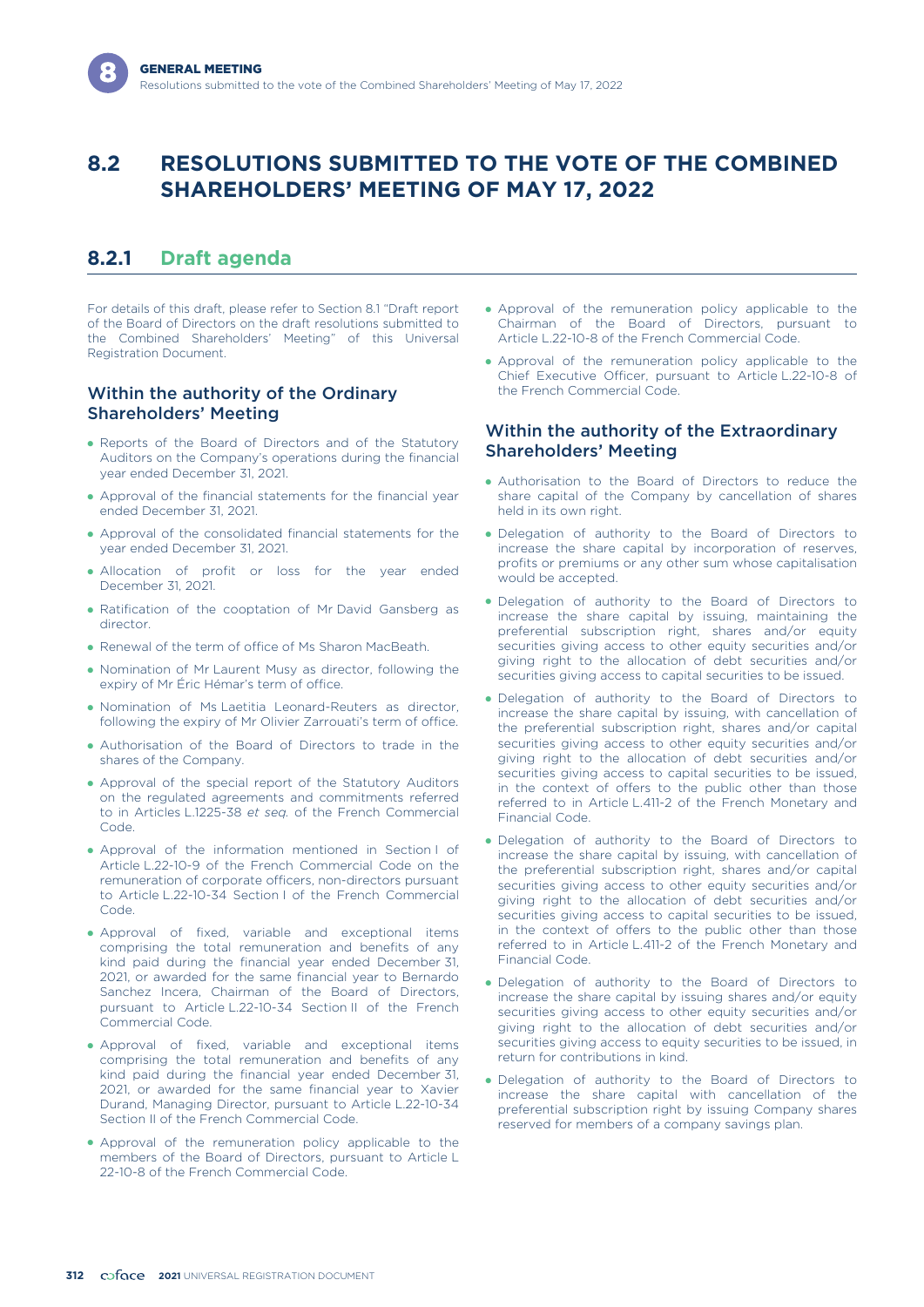- Delegation of authority to the Board of Directors to increase the share capital by issuing shares with cancellation of the preferential subscription right in favour of a specific category of beneficiaries.
- Powers for formalities.

# **8.2.2. Draft resolutions to be submitted to the Combined General Meeting**

## **Within the remit of the Ordinary General Meeting**

#### First resolution

(Approval of the financial statements for the financial year ended December 31, 2021)

The General Meeting, acting with the quorum and majority required for Ordinary General Meetings, after having read the reports of the Board of Directors and the Statutory Auditors relating to the financial statements for the financial year ended December 31, 2021, approved the financial statements of the said financial year as they have been presented, as well as the transactions reflected in these financial statements and summarised in these reports.

#### Second resolution

(Approval of the consolidated financial statements for the year ended December 31, 2021)

The General Meeting, acting with the quorum and majority required for Ordinary General Meetings, after having read the reports of the Board of Directors and the Statutory Auditors relating to the consolidated financial statements for the financial year ended December 31, 2021, approved the consolidated financial statements for the said financial year as they have been presented, as well as the transactions reflected in those accounts and summarised in those reports.

#### Third resolution

## (Allocation of profit or loss for the year ended December 31, 2021)

The General Meeting, acting with the quorum and majority required for Ordinary General Meetings in place, resolves:

- notes that the Company financial statements as at December 31, 2021 show a net profit for the financial year of €82,223,318;
- notes that the legal reserve, in the amount of €31,449,646 as at December 31, 2021, is granted beyond legal requirements;
- notes that the carry forward as at December 31, 2021 amounts to  $£54,937,672$ ;
- onotes that the distributable profit amounts to €137,160,989;
- decides to deduct an amount of €88,108,699 from the issue premium item;
- decides to allocate to the payment to the shareholders a total amount of €225,269,688, which represents a payment of €1.50 per share.

It is specified that after distribution, the retained earnings shall be equal to  $€0$ .

For individuals who are tax residents in France, this dividend will be automatically subject to the single flat-rate deduction provided for in Article 200 A of the French General Tax Code, unless the overall option for the progressive scale is chosen. In the event of an option for the progressive scale, this option will be entitled to the proportional reduction of 40% provided for in Article 158(3)(2) of the French General Tax Code. The paying institution shall make the flat-rate levy at source (not effecting full discharge) provided for in Article 117c of the French General Tax Code, except for beneficiaries who are tax residents in France who have made a request for exemption under the conditions of Article 242c of the French General Tax Code.

In addition, according to article 112, 1° of the French General Tax Code, the portion of the amount allocated to shareholders that is deducted from the premium issue item (*i.e.* €88,108,699) is considered as the reimbursement of a contribution and does not qualify as taxable distributed income, provided that all profits and reserves, excepted for the legal reserve, have been previously distributed.

All shareholders, and specially those residing out of France, are invited to make contact with their usual adviser in order to determine in details the consequences of this distribution from a tax perspective.

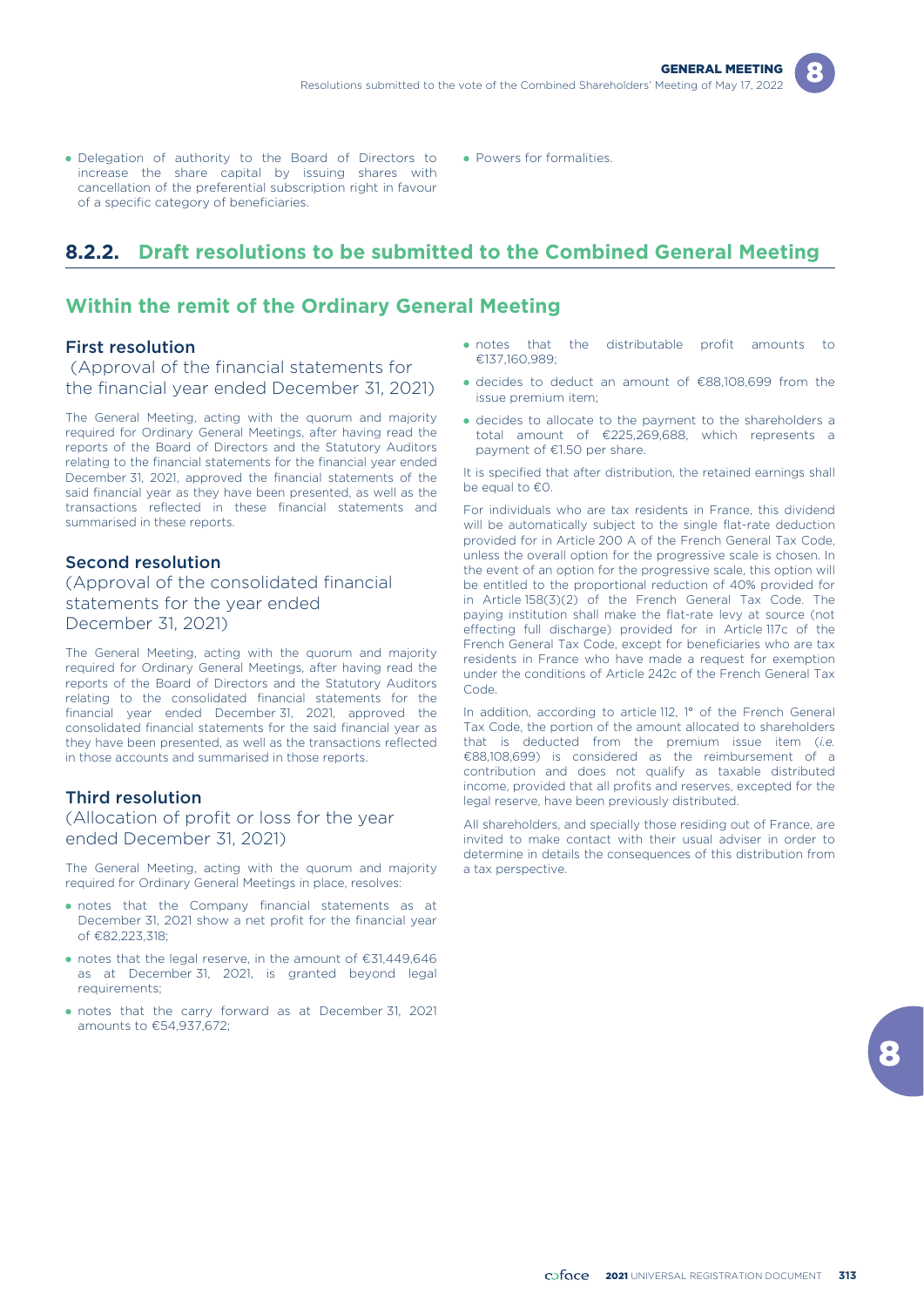

The General Meeting recalls, in accordance with the legal provisions, that the dividends distributed for the previous three financial years were as follows:

| <b>FINANCIAL YEAR</b> | NUMBER OF SHARES PAID (1) | <b>TOTAL AMOUNT</b> (in $\epsilon$ ) | <b>DISTRIBUTED DIVIDEND ELIGIBLE FOR A 40%</b><br><b>REDUCTION MENTIONED IN ARTICLE 158-3-2°</b><br>OF THE FRENCH GENERAL TAX CODE (in $\epsilon$ ) |
|-----------------------|---------------------------|--------------------------------------|-----------------------------------------------------------------------------------------------------------------------------------------------------|
| 2018                  | 151,169,375               | 119.423.806                          | 119.423.806                                                                                                                                         |
| 2019                  |                           |                                      |                                                                                                                                                     |
| 2020                  | 149.047.713               | 81,976,242                           | 81,976,242                                                                                                                                          |

*(1) The number of shares paid excludes treasury shares.*

The dividend will be detached from the share on May 20, 2022 and paid as of May 24, 2022. The treasury shares held by the Company on May 20, 2022 will not give rise to the right to distribution.

The General Meeting confers full powers on the Board of Directors to determine the final overall amount of the sums distributed according to the number of shares held by the Company on May 20, 2022 and make the necessary adjustments, based on the amount of dividends actually paid, and more generally do whatever is necessary to ensure the proper completion of the transactions covered by this resolution.

## Fourth resolution

## (Ratification of the cooptation of Mr David Gansberg as director)

The General Meeting, acting under the quorum and majority conditions required for Ordinary General Meetings, after having read the report of the Board of Directors, ratifies the cooptation of Mr David Gansberg, as director, which took place at the meeting of July 28, 2021 replacing Mr Benoit Lapointe de Vaudreuil, until the expiry of his term of office, or at the end of the General Meeting called to approve the financial statements for the financial year ended December 31, 2024.

## Fifth resolution

## (Renewal of the term of office of Ms Sharon MacBeath)

The General Meeting, acting with the quorum and majority required for Ordinary General Meetings, after having read the report of the Board of Directors, noting that Ms Sharon MacBeath's term of office as director expires today, renews Ms Sharon MacBeath, with effect from the end of this meeting, as director for a term of four years. This term of office will expire at the end of the Annual General Meeting called in 2026 to approve the financial statements for the financial year ended December 31, 2025.

## Sixth resolution

(Nomination of Mr Laurent Musy as director, following the expiry of Mr Éric Hémar's term of office)

The General Meeting, acting with the quorum and majority required for Ordinary General Meetings, after having read the report of the Board of Directors, and having taken note of the expiry of the term of office of Mr Éric Hémar, decides to appoint Mr Laurent Musy as director with effect from the end of this meeting, for a term of four years. This term of office will expire at the end of the Annual General Meeting called in 2026 to approve the financial statements for the financial year ended December 31, 2025.

## Seventh resolution

(Nomination of Ms Laetitia Leonard-Reuters as director, following the expiry of Mr Olivier Zarrouati's term of office)

The General Meeting, acting with the quorum and majority required for Ordinary General Meetings, after having read the report of the Board of Directors, and having taken note of the expiry of the term of office of Mr Olivier Zarrouati decides to appoint Ms Laetitia Leonard-Reuters as director with effect from the end of this meeting, for a term of four years. This term of office will expire at the end of the General Meeting called in 2026 to approve the financial statements for the financial year ended December 31, 2025.

## Eighth resolution

## (Authorisation of the Board of Directors to trade in the shares of the Company)

The General Meeting, acting with the quorum and majority required for Ordinary General Meetings, after having read the report of the Board of Directors:

- 1. authorises the Board of Directors, with the option of sub-delegation under the legislative and regulatory conditions, in accordance with the provisions of Articles L.22-10-62 *et seq.* and L.225-210 *et seq.* of the French Commercial Code, to purchase or cause to be purchased, on one or more occasions and at the times set by it, a number of the Company's shares not exceeding:
	- i. 10% of the total number of shares comprising the share capital at any time, or
	- ii. 5% of the total number of shares making up the share capital in the case of shares acquired by the Company in view of their conservation and subsequent delivery in payment or in exchange in the context of a merger, demerger or contribution transaction.
	- **iii.** These percentages apply to a number of adjusted shares, as the case may be, depending on the transactions that may affect the share capital after this General Meeting.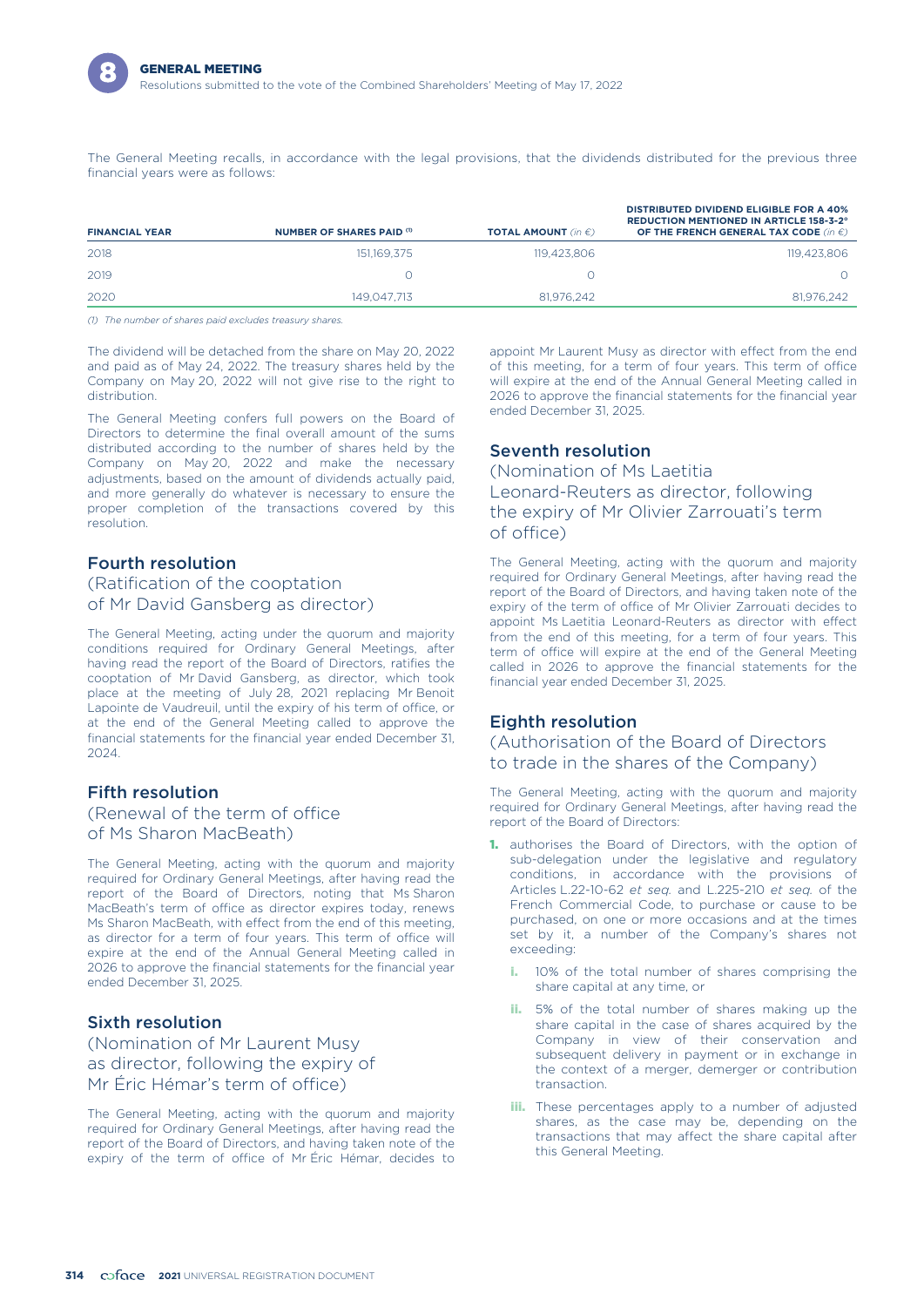

- iv. The acquisitions made by the Company may under no circumstances lead the Company to hold at any time whatsoever more than 10% of the shares comprising its share capital;
- 2. decides that this authorisation may be used to:
	- provide liquidity and stimulate the securities market of the Company through an investment service provider acting independently under a liquidity agreement in line with market practice accepted by the Autorité des marchés financiers on June 22, 2021,
	- ii. grant shares to corporate officers and employees of the Company and other Group entities, including (i) Company profit sharing, (ii) any stock option plan of the Company, pursuant to the provisions of Articles L.225-177 *et seq.* and L.22-10-56 *et seq.* of the French Commercial Code, or (iii) any savings plan pursuant to the provisions of Articles L.3331-1 *et seq.* of the French Labour Code or (iv) any free allocation of shares within the framework of the provisions of Articles L.225-197-1 *et seq.* and L.22-10-59 *et seq.* of the French Commercial Code, as well as to carry out any hedging transactions relating to these transactions, according to the conditions provided for by the market authorities and at such times as the Board of Directors or the person acting on the delegation of the Board of Directors shall assess,
	- **iii.** deliver Company shares upon exercise of rights attached to securities giving entitlement, directly or indirectly, by redemption, conversion, exchange, presentation of a warrant or in any other manner to the allocation of Company shares within the framework of the regulations in force, as well as to carry out any hedging transactions relating to these transactions, according to the conditions laid down by the market authorities and at such times as the Board of Directors or the person acting on the delegation of the Board of Directors shall assess,
	- iv. retain the Company shares and subsequently deliver them as a payment or exchange in the context of any external growth, merger, demerger or contribution operations,
	- v. cancel all or part of the securities thus purchased,
	- **vi.** implement any market practice that may be accepted by the Autorité des marchés financiers and, more generally, carry out any transaction in accordance with the regulations in force;
- 3. decides that the maximum unit purchase price shall not exceed €15 per share, excluding charges. The Board of Directors may however, in the event of transactions concerning the Company's capital, in particular changes in the nominal value of the share, increase in capital by incorporation of reserves followed by the creation and free allocation of shares, division or consolidation of securities, adjust the aforementioned maximum purchase price in order to take into account the impact of these transactions on the value of the Company's share;
- 4. decides that the acquisition, sale or transfer of such shares may be effected and paid by any means authorised by the regulations in force, on a regulated market, on a multilateral trading facility, with a

systematic or over-the-counter internaliser, including by way of acquisition or sale of blocks, by means of options or other derivative financial instruments, or warrants or, more generally, securities giving right to Company shares, at such times as the Board of Directors shall assess;

- 5. decides that the Board of Directors may not, except with the prior authorisation of the General Meeting, make use of this authorisation as from the filing by a third party of a draft public offer covering the securities of the Company, until the end of the offer period;
- **6.** decides that the Board of Directors shall have all powers, with the option of sub-delegation under the legislative and regulatory conditions, in order, in accordance with the relevant legislative and regulatory provisions, to make the allocations and, where applicable, the permitted reallocations of shares redeemed for one or more of the objectives of the programme to one or more of its other objectives, or to their transfer, on the market or off the market.

All powers are therefore conferred on the Board of Directors, with the option of sub-delegation under the legislative and regulatory conditions, to implement this authorisation, specify, if necessary, the terms and determine the terms and conditions under the legal conditions and of this resolution, and in particular to place all stock market orders, to enter into all agreements, in particular to keep the registers of purchases and sales of shares, make all declarations to the Autorité des marchés financiers or any other competent authority, prepare any information document, complete all formalities, and in general, do whatever is necessary.

The Board of Directors must inform, under the legal conditions, the General Meeting of the operations carried out under this authorisation;

7. decides that this authorisation, which cancels and replaces that granted by the seventeenth  $(17<sup>th</sup>)$ resolution of the General Meeting of May 12, 2021, is granted for a term of eighteen (18) months from the date of this General Meeting.

## Ninth resolution

(Approval of the special report of the Statutory Auditors on the regulated agreements and commitments referred to in Articles L.1225-38 et seq. of the French Commercial Code)

The General Meeting, acting with the quorum and majority required for Ordinary General Meetings, after having familiarised itself with the special report of the Statutory Auditors presented pursuant to Article L.225-40 of the French Commercial Code on the regulated agreements and commitments referred to in Articles L.1225-38 *et seq.* of the French Commercial Code, approves this report in all its provisions as well as the new agreements referred to therein, having been authorised by the Board of Directors during the financial year ended December 31, 2021 and acknowledges that the regulated agreements and commitments entered into and previously approved by the General Meeting, which were referred to in the report, continued during the past financial year.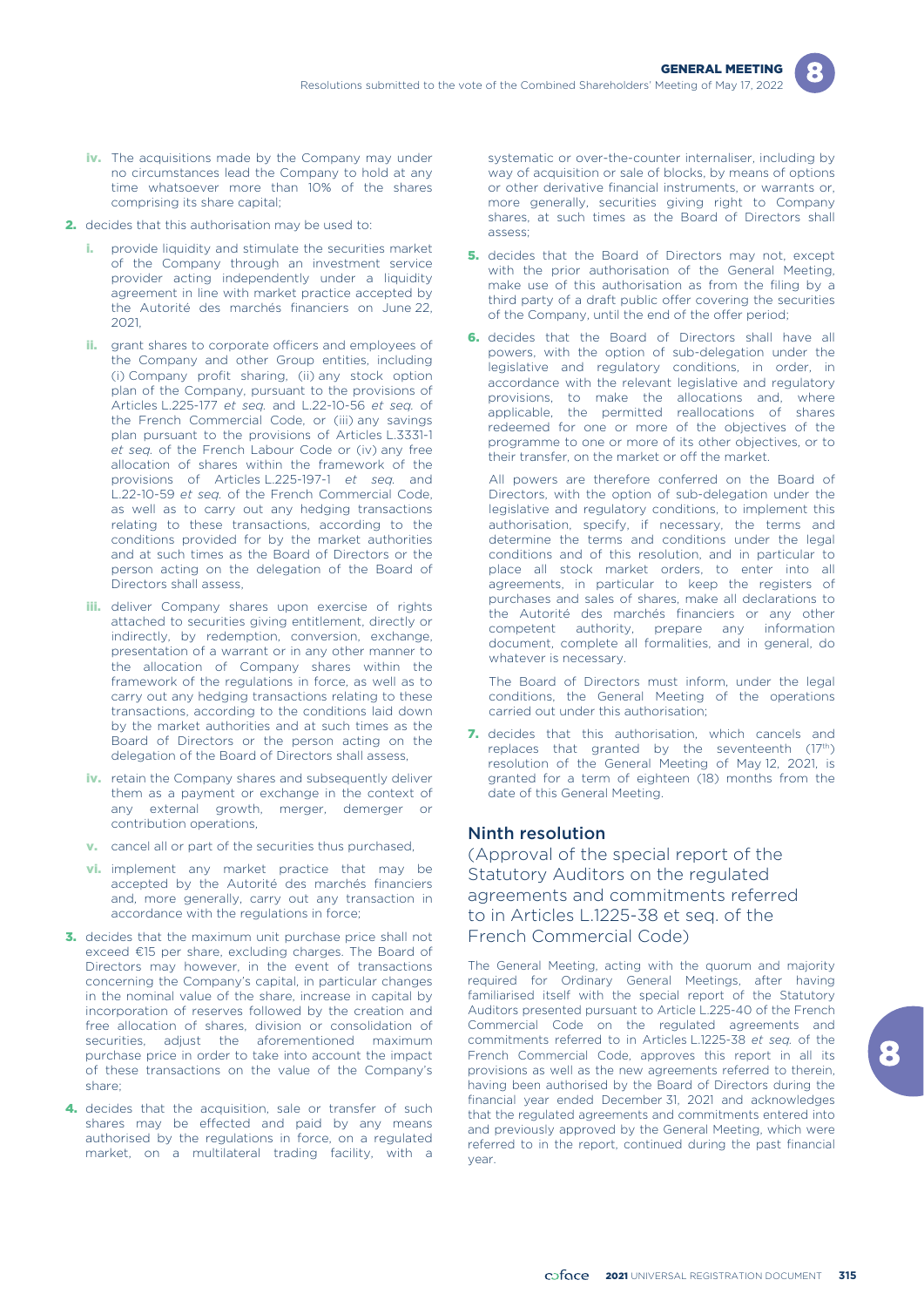## Tenth resolution

(Approval of the information mentioned in Section Lof Article L.22-10-9 of the French Commercial Code on the remuneration of corporate officers, non-directors pursuant to Article L.22-10-34 Section I of the French Commercial Code)

The General Meeting, acting with the quorum and majority required for Ordinary General Meetings, having read the corporate governance report referred to in Article L.225-37 of the French Commercial Code and appearing in Section 8.1.3 of Chapter 8 of the Company's 2021 Universal Registration Document, approves, pursuant to Article L.22-10-34 Section I of the French Commercial Code, the information mentioned in Article L.22-10-9 of the French Commercial Code on the remuneration of non-executive corporate officers for the financial year ended December 31, 2021, as presented in the aforementioned report.

## Eleventh resolution

(Approval of fixed, variable and exceptional items comprising the total remuneration and benefits of any kind paid during the financial year ended December 31, 2021, or awarded for the same financial year to Bernardo Sanchez Incera, Chairman of the Board of Directors, pursuant to Article L.22-10-34 Section II of the French Commercial Code)

The General Meeting, acting with the quorum and majority required for Ordinary General Meetings, having read the report on corporate governance referred to in Article L.225-37 of the French Commercial Code and appearing in Section 8.1.3 of Chapter 8 of the Company's 2021 Universal Registration Document, approves, pursuant to Article L.22-10-34 Section II of the French Commercial Code, fixed, variable and exceptional items comprising the total remuneration and benefits of any kind paid during the year ended December 31, 2021, or allocated for the same financial year to Bernardo Sanchez Incera, Chairman of the Board of Directors, as presented in the aforementioned report.

## Twelfth resolution

(Approval of fixed, variable and exceptional items comprising the total remuneration and benefits of any kind paid during the financial year ended December 31, 2021, or awarded for the same financial year to Xavier Durand, Managing Director, pursuant to Article L.22-10-34 Section II of the French Commercial Code)

The General Meeting, acting with the quorum and majority conditions required for Ordinary General Meetings, having read the report on corporate governance referred to in Article L.225-37 of the French Commercial Code and appearing in Section 8.1.3 of Chapter 8 of the Company's 2021 Universal Registration Document, approves, pursuant to Article L.22-10-34 Section II of the French Commercial Code, fixed, variable and exceptional items comprising the total remuneration and benefits of any kind paid during the financial year ended December 31, 2021, or allocated for the same financial year to Xavier Durand, Chief Executive Officer of the Company, as presented in the aforementioned report.

## Thirteenth resolution

(Approval of the remuneration policy applicable to the members of the Board of Directors, pursuant to Article L 22-10-8 of the French Commercial Code)

The General Meeting, acting with the quorum and majority conditions required for Ordinary General Meetings, having read the corporate governance report referred to in Article L.225-37 of the French Commercial Code and appearing in Section 8.1.3 of Chapter 8 of the Company's 2021 Universal Registration Document, approves, pursuant to Article L.22-10-8 of the French Commercial Code, the remuneration policy applicable to the members of the Board of Directors as determined by the Board of Directors of the Company on the proposal of the Appointments and Remuneration Committee and presented in the aforementioned report.

## Fourteenth resolution

(Approval of the remuneration policy applicable to the Chairman of the Board of Directors, pursuant to Article L.22-10-8 of the French Commercial Code)

The General Meeting, acting with the quorum and majority required for Ordinary General Meetings, having read the report on corporate governance, referred to in Article L.225-37 of the French Commercial Code and appearing in Section 8.1.3 of Chapter 8 of the Company's 2021 Universal Registration Document, approves, pursuant to Article L.22-10-8 of the French Commercial Code, the remuneration policy applicable to the Chairman of the Board of Directors of the Company, as determined by the Board of Directors of the Company on the proposal of the Appointments and Remuneration Committee and presented in the aforementioned report.

## Fifteenth resolution

(Approval of the remuneration policy applicable to the Chief Executive Officer, pursuant to Article L.22-10-8 of the French Commercial Code)

The General Meeting, acting with the quorum and majority required for Ordinary General Meetings, having read the<br>report on corporate governance referred to in corporate governance, referred to in Article L.225-37 of the French Commercial Code and appearing in Section 8.1.3 of Chapter 8 of the Company's 2021 Universal Registration Document, approves, pursuant to Article L.22-10-8 of the French Commercial Code, the remuneration policy applicable to the Chief Executive Officer of the Company, as determined by the Board of Directors of the Company on the proposal of the Appointments and Remuneration Committee and presented in the aforementioned report.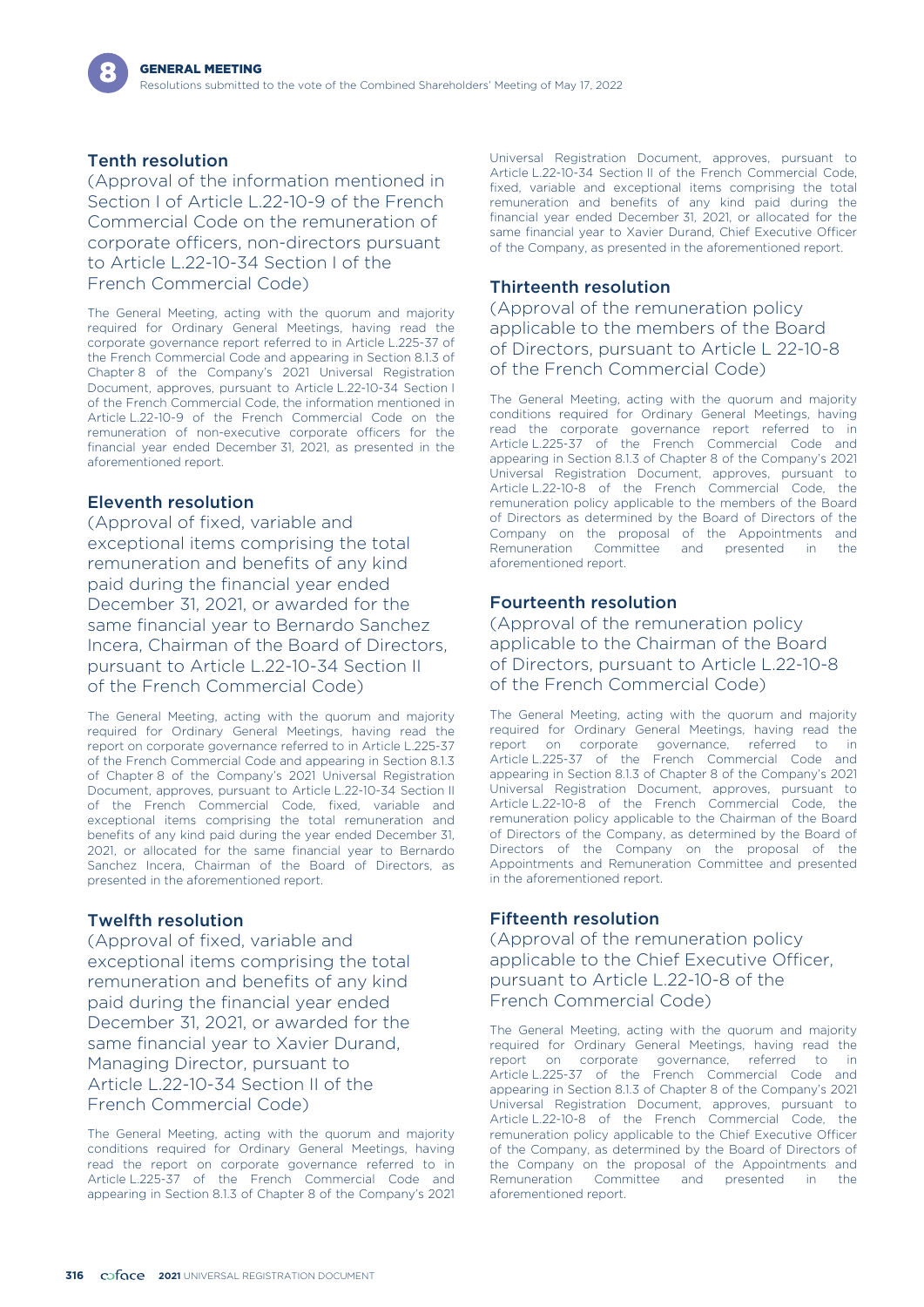

## **Within the remit of the Extraordinary General Meeting**

### Sixteenth resolution

(Authorisation to the Board of Directors to reduce the share capital of the Company by cancellation of shares held in its own right)

The General Meeting, acting with the quorum and majority required for Extraordinary General Meetings, after having read the report of the Board of Directors and the special report of the Statutory Auditors:

- 1. authorises the Board of Directors, with the option of sub-delegation under the legislative and regulatory conditions, to:
	- cancel, on its own decisions, on one or more occasions, up to a limit of 10% of the amount of the share capital existing on the date of cancellation (that is to say adjusted according to the transactions on the share capital since the adoption of this resolution), in a period of twenty-four months, all or part of the shares acquired by the Company under a share buyback programme authorised by the shareholders,
	- ii. reduce the share capital accordingly and allocate the difference between the redemption price of the cancelled shares and their nominal value against the available premiums and reserves of its choice;
- 2. confers all powers on the Board of Directors, with the option of sub-delegation under the legislative and regulatory conditions, for the purpose of determining the final amount of capital reductions within the limits provided for by law and this resolution, fixing the terms thereof, recording their completion, carrying out all acts, formalities or declarations with a view to making final any reductions of capital that may be made pursuant to this authorisation and for the purpose of amending the Articles of Association accordingly;
- 3. decides that this authorisation, which cancels and replaces that granted by the thirteenth resolution of the General Meeting of May 14, 2020, is granted for a period of twenty-six (26) months from the date of this General Meeting.

## Seventeenth resolution

(Delegation of authority to the Board of Directors to increase the share capital by incorporation of reserves, profits or premiums or any other sum whose capitalisation would be accepted)

The General Meeting, acting with the quorum and majority required for Ordinary General Meetings, after having read the report of the Board of Directors and in accordance with the provisions of the French Commercial Code and in particular Articles L.225-129, L.225-129-2, L.225-130 and L.22-10-50:

1. delegates to the Board of Directors, with the option of sub-delegation under the legislative and regulatory conditions, its competence to increase, on one or more occasions, in the proportions and at the times it determines, the share capital of the Company by incorporation of reserves, profits or premiums of issue, merger or contribution, or any other sum, the capitalisation of which shall be legally possible, to be carried out by the issue of new shares or by raising the nominal amount of the existing shares or the combination of these two modes of realisation according to the terms and conditions it shall determine;

- 2. decides that the nominal amount of the capital increases which may be decided by the Board of Directors and carried out, immediately and/or in the future, under this delegation may not exceed a maximum amount of seventy-five million euros (€75,000,000). This ceiling shall be increased, where applicable, by the nominal value of the shares to be issued in order to preserve in accordance with the laws and regulations and, where applicable, the contractual provisions applicable to the rights of holders of securities or other rights giving access to the Company's capital;
- 3. specifies that in the event of a capital increase giving rise to the free allocation of new shares, the Board of Directors may decide that the rights forming fractional shares shall not be negotiable and that the corresponding shares shall be sold, in accordance with the provisions of Article L.22-10-50 of the French Commercial Code, the sums arising from the sale being allocated to the holders of the rights within the time limits provided for by the regulations;
- 4. decides that the Board of Directors shall have all powers, with the option of sub-delegation under the legislative and regulatory conditions, to implement this delegation, and in particular:
	- determine the terms and conditions of the authorised transactions and in particular to determine the amount and nature of the reserves, profits, premiums or other amounts to be incorporated into the capital, determine the number of new shares to be issued and/or the amount of which the nominal value of the existing shares making up the share capital will be increased, to determine the date, even retroactive, from which the new shares will be exercised or that on which the increase of the nominal value will take effect and proceed, where applicable, with all charges against the issue premium(s) and, in particular, the costs incurred by the realisation of the issues,
	- **ii.** take all measures intended to protect the rights of holders of securities or other rights giving access to the capital, existing on the date of the capital increase,
	- **iii.** take all appropriate measures and enter into all agreements in order to ensure the correct completion of the planned transaction (s) and, generally, to do all that is necessary, to carry out all acts and formalities for the purpose of making final the capital increase(s) that may be carried out under this delegation as well as to amend the Company's Articles of Association accordingly;
- **5.** decides that the Board of Directors may not, except with the prior authorisation of the General Meeting, make use of this delegation of authority as from the filing by a third party of a draft public offer covering the securities of the Company, until the end of the offer period;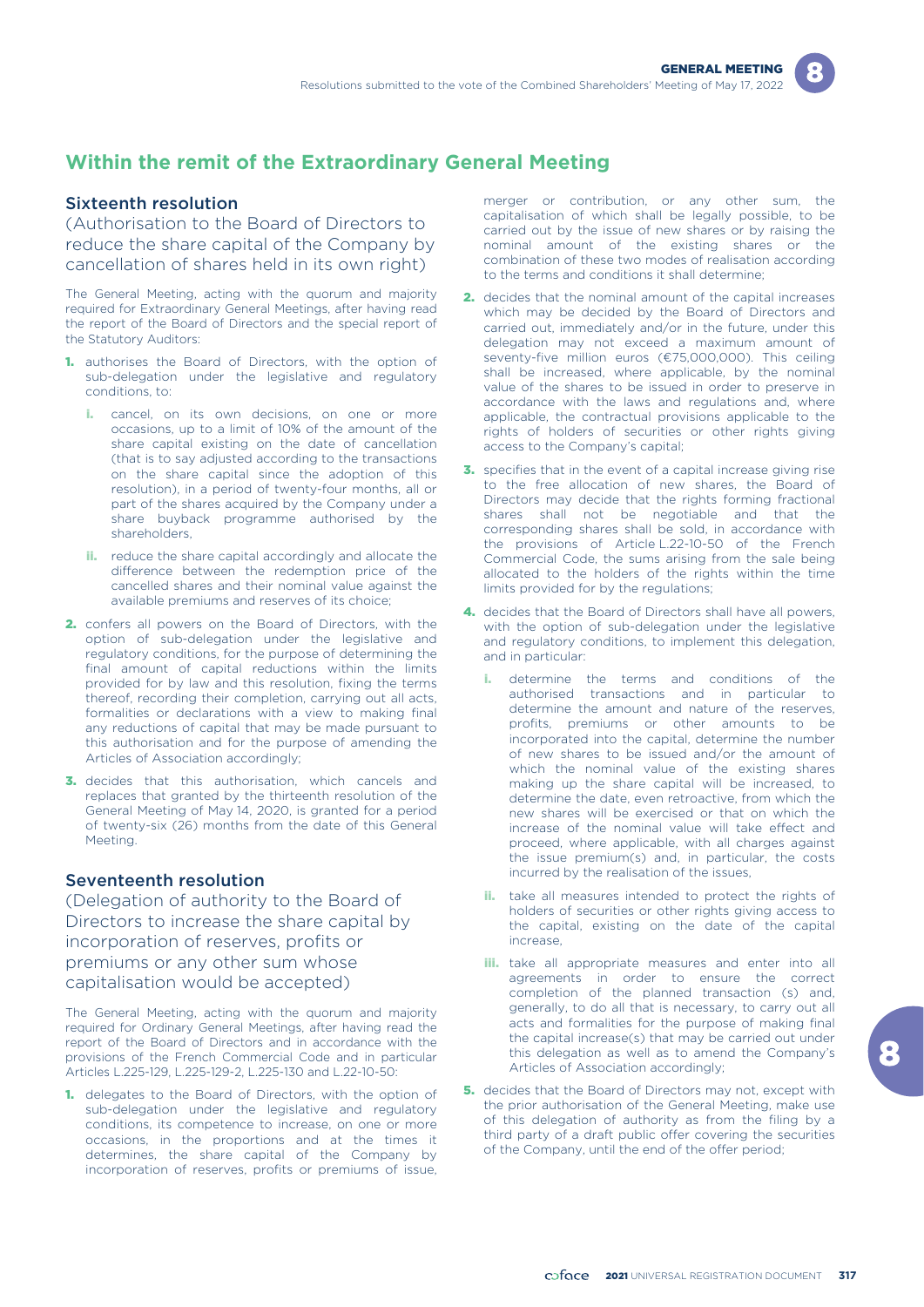6. decides that this delegation, which cancels and replaces that granted by the fourteenth resolution of the General Meeting of May 14, 2020, is granted for a period of twenty-six (26) months from the date of this General Meeting.

#### Eighteenth resolution

(Delegation of authority to the Board of Directors to increase the share capital by issuing, maintaining the preferential subscription right, shares and/or equity securities giving access to other equity securities and/or giving right to the allocation of debt securities and/or securities giving access to capital securities to be issued)

The General Meeting, acting with the quorum and majority required for Extraordinary General Meetings, after having read the report of the Board of Directors and the special report of the Statutory Auditors and in accordance with the provisions of the French Commercial Code and in particular Articles L.225-129 *et seq.*, L. 225-132, L.225-133, L.22-10-49 and L. 228-91 *et seq.*:

- 1. delegates to the Board of Directors, with the option of sub-delegation under the legislative and regulatory conditions, the power to decide to proceed, on one or more occasions, in the proportions and at the times it assesses, both in France and abroad, in euros or currencies or units of account fixed by reference to several currencies, with the issue, maintaining the preferential subscription right, of Company shares and/or capital securities giving access to other equity securities and/or giving right to the allocation of debt securities and/or securities giving access to capital securities to be issued, the subscription of which may be made either in cash or by offsetting certain receivables, liquid and payable, either in whole or in part, by the incorporation of reserves, profits or premiums;
- 2. decides that the total nominal amount of the capital increases which may be carried out immediately and/or in the future pursuant to this delegation shall not exceed a maximum amount of one hundred and fifteen million euros (€115,000,000), or the equivalent in any other currency or currency unit established by reference to several currencies, it being specified that the nominal amount of the increases of capital realised pursuant to this resolution and the nineteenth to twenty-third resolutions submitted to this General Meeting shall be deducted from that limit. This ceiling shall be increased, where applicable, by the nominal value of the shares to be issued in order to preserve in accordance with the laws and regulations and, where applicable, the contractual provisions applicable to the rights of holders of securities or other rights giving access to the Company's capital;
	- **3.** decides that the securities giving access to capital securities to be issued by the Company so issued may consist of debt securities or be associated with the issue of such securities, or allow them to be issued as intermediate securities. The maximum overall nominal amount of debt issues that could be carried out on the basis of this delegation may not exceed five hundred million euros (€500,000,000) or its equivalent in foreign currencies or units of

account fixed by reference to several currencies, it being specified that the nominal amount of debt securities issued pursuant to this resolution and the nineteenth to twenty-first resolutions submitted to this General Meeting shall be deducted from this ceiling;

- 4. acknowledges that this delegation entails the waiver, by the shareholders, of their preferential subscription rights, of the capital securities of the Company to which the securities issued on the basis of this delegation may give right immediately or in the future;
- 5. decides that the shareholders may exercise, under the conditions provided by law, their preferential subscription right on an irreducible basis to the equity securities and/or securities the issue of which shall be decided by the Board of Directors pursuant to this delegation of authority. The Board of Directors shall be entitled to confer on shareholders the right to subscribe, on a reducible basis, a number of securities higher than that which they could subscribe on an irreducible basis, in proportion to the subscription rights available to them and, in any event, up to the limit of their requests.

If the subscriptions on an irreducible basis, and, where applicable, on a reducible basis, have not absorbed all of the capital securities and/or securities issued, the Board of Directors shall have the option, to the extent it determines, to limit, in accordance with the law, the issue in question to the amount of subscriptions received, subject to the condition that it reaches at least three quarters of the issue initially decided, either to freely distribute all or part of the securities not subscribed among the persons of its choice, or to offer in the same way to the public, on the French or international market, all or part of the securities not subscribed, with the Board of Directors being able to use all or only some of the options set out above;

- **6.** further specifies that the Board of Directors, with the option of sub-delegation under the legislative and regulatory conditions, may in particular:
	- decide and determine the characteristics of the issues of shares and securities to be issued and, in particular, their issue price (with or without share premium), the terms of their subscription, their payment and their date of enjoyment (even retroactive),
	- **ii.** in the event of the issue of share warrants, determine the number and characteristics thereof and decide, if it deems it appropriate, on terms and conditions that it shall determine, that the warrants may be redeemed, or that they will be allocated free of charge to the shareholders in proportion to their right in the share capital,
	- **iii.** more generally, determine the characteristics of any securities and, in particular, the terms and conditions for the allocation of shares, the duration of the borrowings that may be issued in bond form, their subordinated or unsubordinated nature, the currency of issue, the terms and conditions of repayment of the principal, with or without premiums, the terms and conditions of redemption and, where applicable, the terms and conditions of purchase, exchange or early redemption, the interest rates, fixed or variable, and the payment date; remuneration may include a variable part calculated by reference to items relating to the Company's business and profits and a deferred payment in the absence of distributable profits,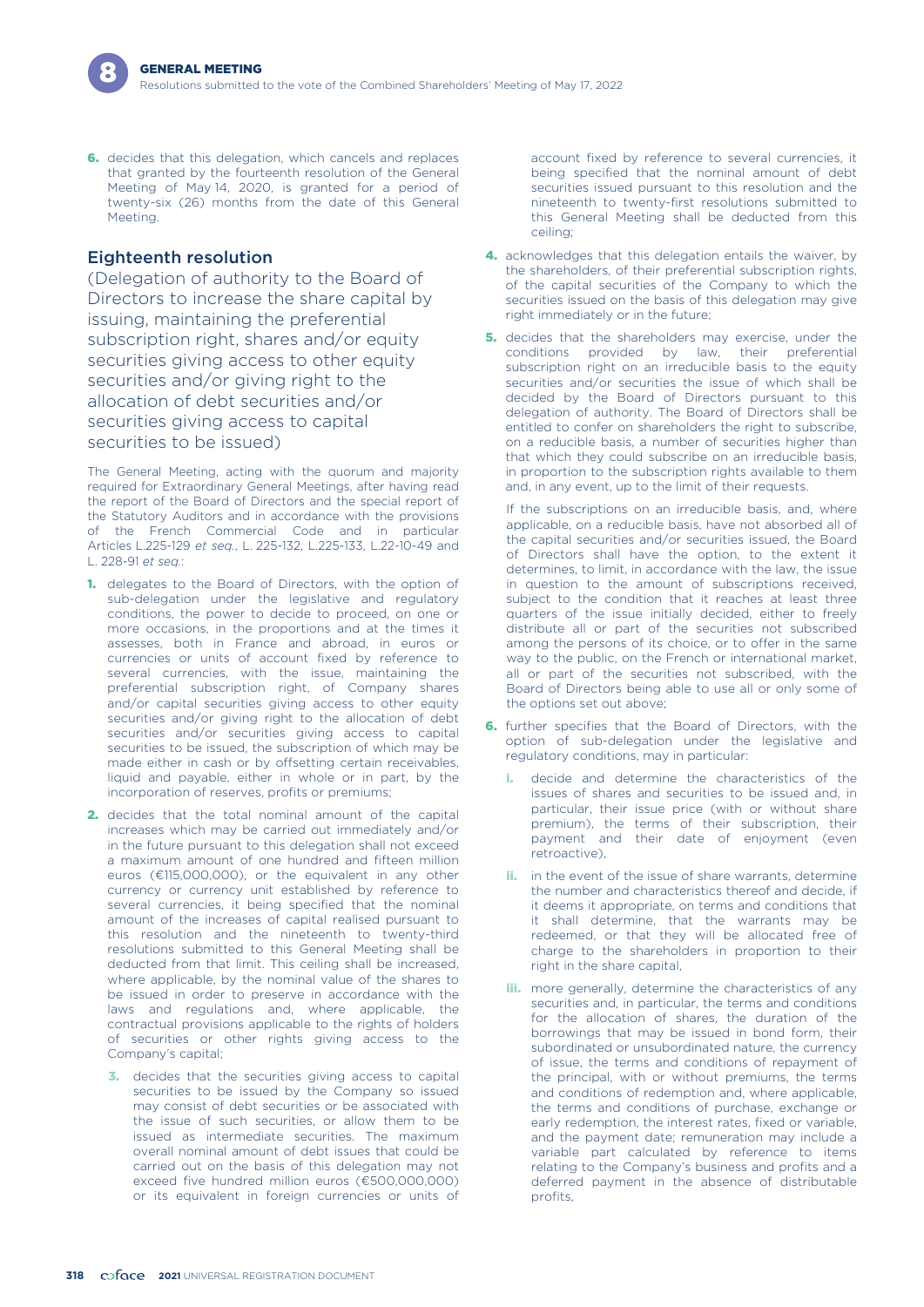- iv. decide to use the shares acquired as part of a share buyback programme authorised by the shareholders to allot them as a result of the issuance of the securities issued on the basis of this delegation,
- **v.** take all measures to protect the rights of the holders of the securities issued or other rights giving access to the Company's capital required by the laws and regulations and the applicable contractual provisions,
- **vi.** suspend the exercise of the rights attached to these securities for a fixed period in accordance with the applicable laws and regulations and contractual provisions,
- **vii.** record the completion of any increases in capital and issues of securities, proceed with the corresponding amendment of the Articles of Association, allocate the issue costs to the premiums and, if it deems it appropriate, deduct from the amount of the capital increases the sums necessary in order to increase the legal reserve to one tenth of the new share capital,
- **viii.** take all measures and have all formalities required for the admission to trading on a regulated market of the securities created;
- 7. decides that the Board of Directors may not, except with the prior authorisation of the General Meeting, make use of this delegation of authority as from the filing by a third party of a draft public offer covering the securities of the Company, until the end of the offer period;
- 8. decides that this delegation, which cancels and replaces that granted by the fifteenth resolution of the General Meeting of May 14, 2020, is granted for a period of twenty-six (26) months from the date of this General Meeting.

### Nineteenth resolution

(Delegation of authority to the Board of Directors to increase the share capital by issuing, with cancellation of the preferential subscription right, shares and/or capital securities giving access to other equity securities and/or giving right to the allocation of debt securities and/or securities giving access to capital securities to be issued, in the context of offers to the public other than those referred to in Article L.411-2 1° of the French Monetary and Financial Code)

The General Meeting, acting with the quorum and majority required for Extraordinary General Meetings, after having read the report of the Board of Directors and the special report of the Statutory Auditors, in accordance with the provisions of the French Commercial Code and in particular Articles L.225-129 *et seq.*, L.225-135, L.225-136, L.22-10-49, L. 22-10-51, L. 22-10-52, L. 22-10-54 and L.228-92:

1. delegates to the Board of Directors, with the option of sub-delegation under the legislative and regulatory conditions, the power to decide to proceed by means of offers to the public other than those referred to in Article L.411-2 of the French Monetary and Financial

Code, on one or more occasions, in the proportions and at the times it shall assess, both in France and abroad, in euros or currency or unit of account fixed by reference to several currencies, the issue, with cancellation of the preferential subscription right, of Company shares and/or capital securities giving access to other equity securities and/or giving right to the allocation of debt securities and/or securities giving access to capital securities to be issued, the subscription of which may be made either in cash or by offsetting against certain, liquid and payable receivables. These securities may in particular be issued in order to remunerate securities contributed to the Company, in the context of a public exchange offer made in France or abroad according to local rules (for example, in the context of what is known in English as a reverse merger) on securities meeting the conditions set out in Article L.22-10-54 of the French Commercial Code;

2. decides that the total nominal amount of the capital increases which may be carried out immediately and/or in the future pursuant to this delegation shall not exceed a maximum amount of twenty-nine million euros (€29,000,000) or the equivalent in any other currency or currency unit established by reference to several currencies, it being specified (i) that the nominal amount of capital increases made pursuant to this resolution as well as the twentieth and twenty-first resolutions submitted to this General Meeting shall be deducted from this limit and (ii) that the nominal amount of any capital increase carried out pursuant to this delegation shall be deducted from the overall nominal ceiling provided for capital increases in paragraph 2 the eighteenth resolution of this General Meeting.

These ceilings shall be increased, where applicable, by the nominal value of the shares to be issued in order to preserve in accordance with the laws and regulations and, where applicable, the contractual provisions applicable to the rights of holders of securities or other rights giving access to the Company's capital;

- 3. decides to waive the preferential subscription right of shareholders to shares and other securities to be issued pursuant to the present resolution;
- 4. decides that, with respect to issues carried out under this delegation, the Board of Directors may establish in favour of the shareholders a period of priority for subscription, in an irreducible and possibly reducible manner, not giving entitlement to the creation of negotiable rights, and therefore delegates to the Board of Directors, with the option of sub-delegation under the legislative and regulatory conditions, the ability to set this time limit and its terms, in accordance with the provisions of Articles L.225-135 and L.22-10-51 of the French Commercial Code;
- **5.** decides that the securities giving access to capital securities to be issued by the Company so issued may consist of debt securities or be associated with the issue of such securities, or allow them to be issued as intermediate securities. The maximum aggregate nominal amount of debt issues that could be realised immediately or in the future on the basis of this delegation may not exceed five hundred million euros (€50,000,000) or its equivalent in foreign currency or in units of account fixed by reference to several currencies, it being specified that this amount shall be deducted from the overall nominal ceiling for debt issues provided for in paragraph 3 of the eighteenth resolution;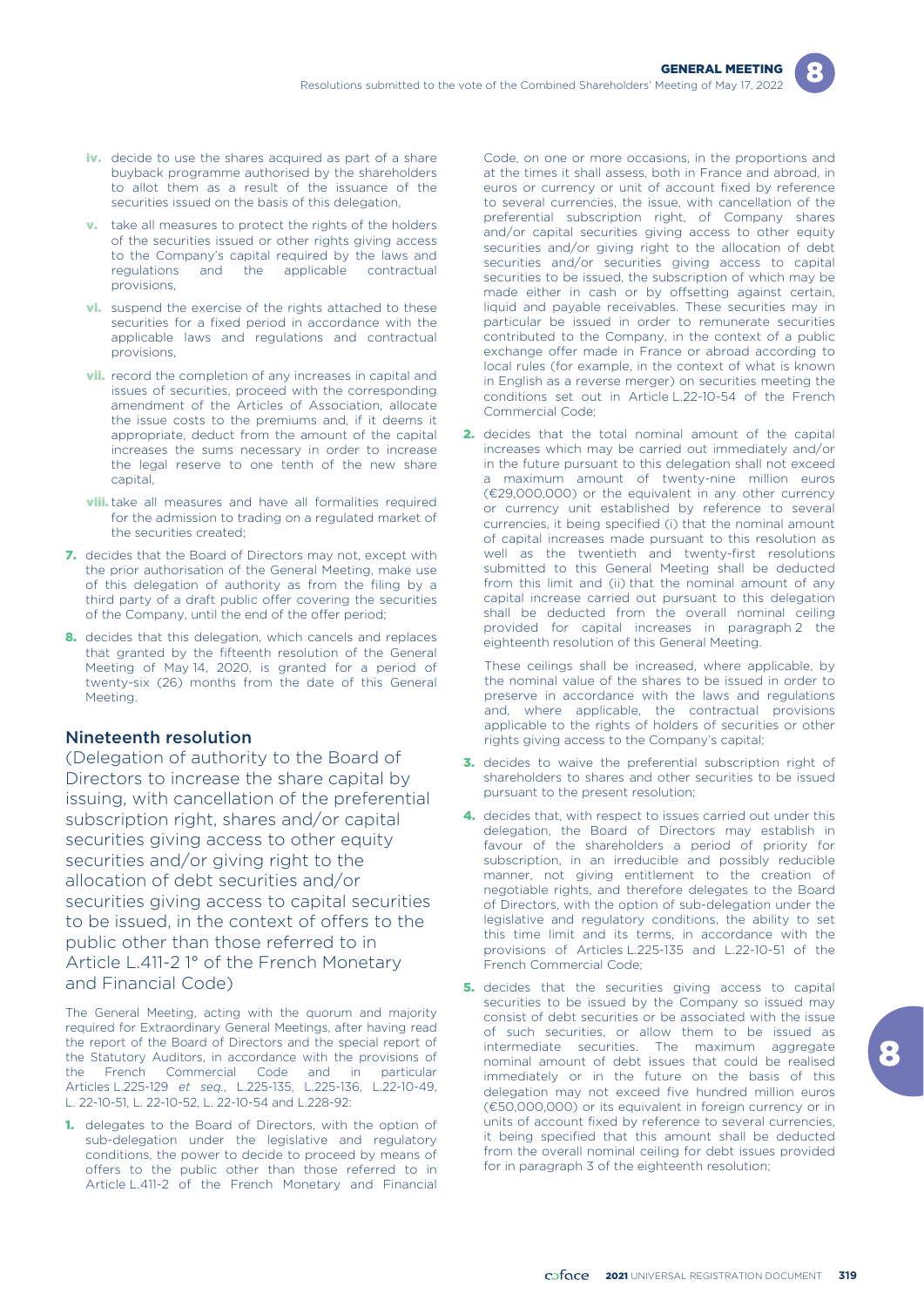- 6. acknowledges that this delegation entails the waiver, by the shareholders, of their preferential subscription rights, of the capital securities of the Company to which the securities issued on the basis of this delegation may give right;
- 7. decides that if the subscriptions have not absorbed all of the capital securities and/or securities issued, the Board of Directors shall have the option, to the extent to be determined, to limit the issue to the amount of subscriptions received under the condition that the issue reaches at least three-quarters of the issue decided, either to freely distribute all or part of the securities not subscribed to among the persons of its choice, or to offer them in the same way to the public, the Board of Directors being able to use all the options set out above or only some of them;
- 8. further specifies that the Board of Directors, with the option of sub-delegation under the legislative and regulatory conditions, may in particular:
	- i. decide and determine the characteristics of the issues of shares and securities to be issued and, in particular, their issue price (with or without share premium), the terms of their subscription, their payment and their date of enjoyment,
	- **ii.** in the event of the issue of share warrants, determine the number and characteristics thereof and decide, if it deems it appropriate, on terms and conditions that it shall determine, that the warrants may be redeemed, or that they will be allocated free of charge to the shareholders in proportion to their right in the share capital,
	- **iii.** more generally, determine the characteristics of any securities and, in particular, the terms and conditions for the allocation of shares, the duration of the borrowings that may be issued in bond form, their subordinated or unsubordinated nature, the currency of issue, the terms and conditions of repayment of the principal, with or without premiums, the terms and conditions of redemption and, where applicable, the terms and conditions of purchase, exchange or early redemption, the interest rates, fixed or variable, and the payment date; remuneration may include a variable part calculated by reference to items relating to the Company's business and profits and a deferred payment in the absence of distributable profits
	- iv. set the issue price of the shares or securities that may be created pursuant to the preceding paragraphs so that the Company receives for each share created or awarded independently of any remuneration, in any form, interest, issue premium or redemption, an amount at least equal to the minimum price provided for by the laws or regulations applicable on the day of issue or, to date, the weighted average of the Company's share prices of the last three trading sessions on the regulated market of Euronext Paris preceding the start of the public offering within the meaning of Regulation (EU) No. 2017/1129 of June 14, 2017, possibly reduced by a maximum discount of 10%,
- **v.** take all measures to protect the rights of the holders of the securities issued or other rights giving access to the Company's capital required by the laws and regulations and the applicable contractual provisions,
- **vi.** suspend the exercise of the rights attached to these securities for a fixed period in accordance with the applicable laws and regulations and contractual provisions,
- **vii.** record the completion of any increases in capital and issues of securities, proceed with the corresponding amendment of the Articles of Association, allocate the issue costs to the premiums and, if it deems it appropriate, deduct from the amount of the capital increases the sums necessary in order to increase the legal reserve to one tenth of the new share capital,
- **viii.** take all measures and have all formalities required for the admission to trading on a regulated market of the securities created;
- 9. decides that the Board of Directors may not, except with the prior authorisation of the General Meeting, make use of this delegation of authority as from the filing by a third party of a draft public offer covering the securities of the Company, until the end of the offer period;
- 10. decides that this delegation, which cancels and replaces that granted by the sixteenth resolution of the General Meeting of May 14, 2020, is granted for a period of twenty-six (26) months from the date of this General Meeting.

## Twentieth resolution

(Delegation of authority to the Board of Directors to increase the share capital by issuing, with cancellation of the preferential subscription right, shares and/or capital securities giving access to other equity securities and/or giving right to the allocation of debt securities and/or securities giving access to capital securities to be issued, in the context of offers to the public other than those referred to in Article L.411-2 of the French Monetary and Financial Code)

The General Meeting, acting with the quorum and majority required for Extraordinary General Meetings, after having read the report of the Board of Directors and the special report of the Statutory Auditors, in accordance with the provisions of the French Commercial Code and in particular Articles L.225-129 *et seq.*, L.225-135, L.225-136, L.22-10-49, L.22-10-51 and L.22-10-52 and L.228-91 *et seq.*:

1. delegates to the Board of Directors, with the option of sub-delegation under the legislative and regulatory conditions, the power to decide to proceed in the context of offers to the public referred to in paragraph 1 of Article L.411-2 of the French Monetary and Financial Code, under the conditions and maximum limits provided by the laws and regulations, on one or more occasions, in the proportions and at the times it shall assess, both in France and abroad, in euros or foreign currencies or units of account fixed by reference to several currencies, with the issue, with cancellation of the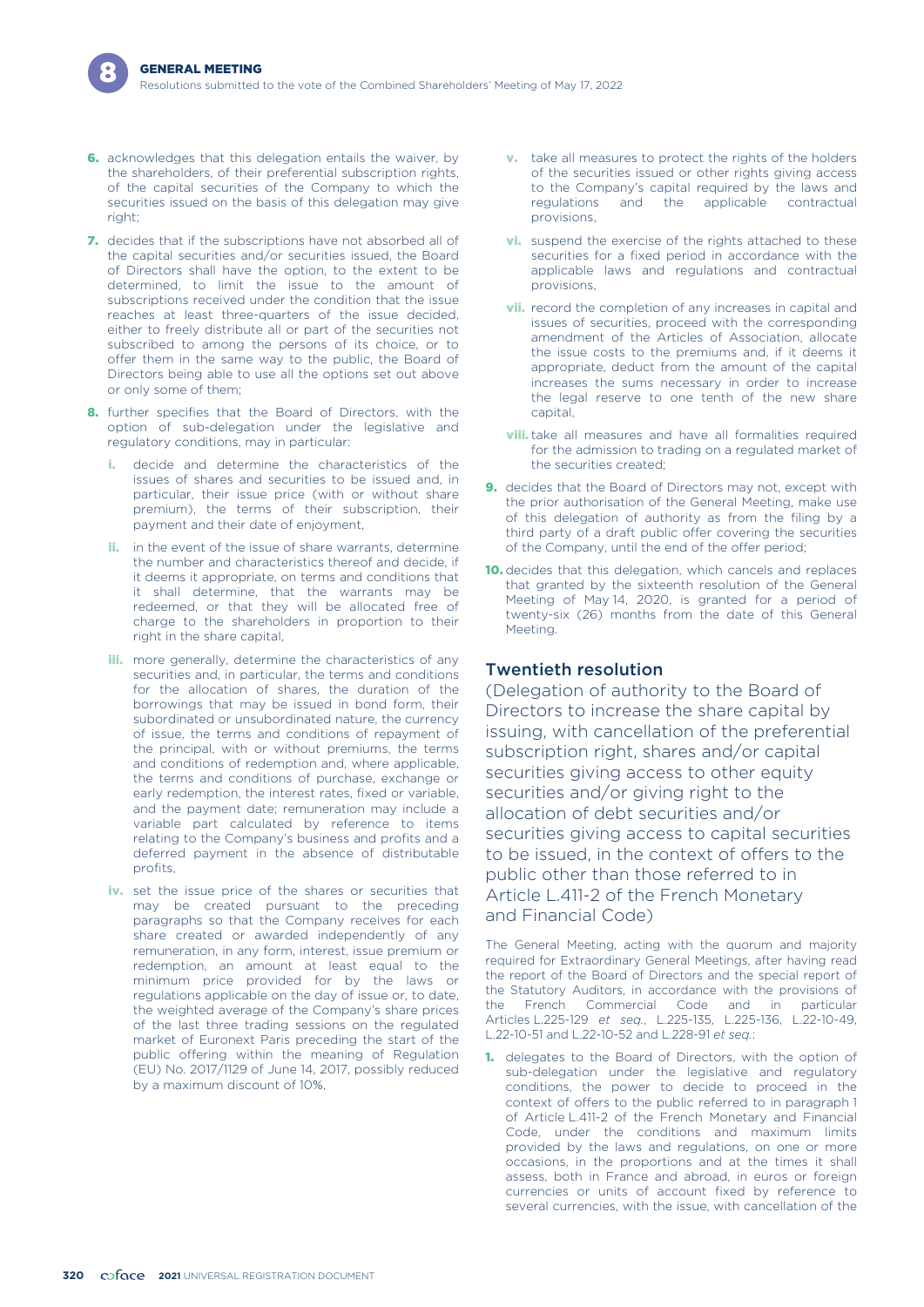

preferential subscription right, of Company shares and/or capital securities giving access to other equity securities and/or giving right to the allocation of debt securities and/or securities giving access to capital securities to be issued, the subscription of which may be made either in cash or by set-off against certain, liquid and payable receivables;

- 2. decides that the total nominal amount of the capital increases which may be carried out immediately and/or in the future pursuant to this delegation shall not exceed a maximum amount of twenty-nine million euros (€29,000,000) or the equivalent in any other currency or currency unit established by reference to several currencies, it being specified that this amount shall be applied a (i) on the nominal ceiling of twenty-nine million euros (€29,000,000) provided for capital increases with cancellation of the preferential subscription right in paragraph 2 of the nineteenth resolution of this General Meeting as well as (ii) on the overall nominal ceiling provided for the capital increases in paragraph 2 of the [eighteenth] resolution of this General Meeting. These ceilings shall be increased, where applicable, by the nominal value of the shares to be issued in order to preserve in accordance with the laws and regulations and, where applicable, the contractual provisions applicable to the rights of holders of securities or other rights giving access to the Company's capital;
- 3. decides to waive the preferential subscription right of shareholders to shares and other securities to be issued pursuant to the present resolution;
- 4. decides that the securities giving access to capital securities to be issued by the Company so issued may consist of debt securities or be associated with the issue of such securities, or allow them to be issued as intermediate securities. The maximum aggregate nominal amount of debt issues that could be realised immediately or in the future on the basis of this delegation may not exceed five hundred million euros (€50,000,000) or its equivalent in foreign currency or in units of account fixed by reference to several currencies, it being specified that this amount shall be deducted from the overall nominal ceiling for debt issues provided for in paragraph 3 of the eighteenth resolution;
- 5. acknowledges that this delegation entails the waiver, by the shareholders, of their preferential subscription rights, of the capital securities of the Company to which the securities issued on the basis of this delegation may give right;
- 6. decides that if the subscriptions have not absorbed all of the capital securities and/or securities issued, the Board of Directors shall have the option, to the extent to be determined, to limit, in accordance with the law, the issue to the amount of subscriptions received under the condition that the issue reaches at least three-quarters of the issue decided, either to freely distribute all or part of the securities not subscribed to among the persons of its choice, or to offer them in the same way to the public, the Board of Directors being able to use all the options set out above or only some of them;
- 7. further specifies that the Board of Directors, with the option of sub-delegation under the legislative and regulatory conditions, may in particular:
- i. decide and determine the characteristics of the issues of shares and securities to be issued and, in particular, their issue price (with or without share premium), the terms of their subscription and their date of enjoyment,
- ii. in the event of the issue of share warrants, determine the number and characteristics thereof and decide, if it deems it appropriate, on terms and conditions that it shall determine, that the warrants may be redeemed,
- **iii.** more generally, determine the characteristics of any securities and, in particular, the terms and conditions for the allocation of shares, the duration of the borrowings that may be issued in bond form, their subordinated or unsubordinated nature, the currency of issue, the terms and conditions of repayment of the principal, with or without premiums, the terms and conditions of redemption and, where applicable, the terms and conditions of purchase, exchange or early redemption, the interest rates, fixed or variable, and the payment date; remuneration may include a variable part calculated by reference to items relating to the Company's business and profits and a deferred payment in the absence of distributable profits,
- iv. set the issue price of the shares or securities that may be created pursuant to the preceding paragraphs so that the Company receives for each share created or awarded independently of any remuneration, in any form, interest, issue premium or redemption, an amount at least equal to the minimum price provided for by the laws or regulations applicable on the day of issue or, to date, the weighted average of the Company's share prices of the last three trading sessions on the regulated market of Euronext Paris preceding the start of the public offering within the meaning of Regulation (EU) No. 2017/1129 of June 14, 2017, possibly reduced by a maximum discount of 10%,
- v. decide to use the shares acquired as part of a share buyback programme authorised by the shareholders to allot them as a result of the issuance of the securities issued on the basis of this delegation,
- vi. take all measures to protect the rights of the holders of the securities issued required by the laws and regulations and the applicable contractual provisions,
- **vii.** suspend the exercise of the rights attached to these securities for a fixed period in accordance with the legal, regulatory and contractual provisions,
- **viii.** record the completion of any increases in capital and issues of securities, proceed with the corresponding amendment of the Articles of Association, allocate the issue costs to the premiums and, if it deems it appropriate, deduct from the amount of the capital increases the sums necessary in order to increase the legal reserve to one tenth of the new share capital,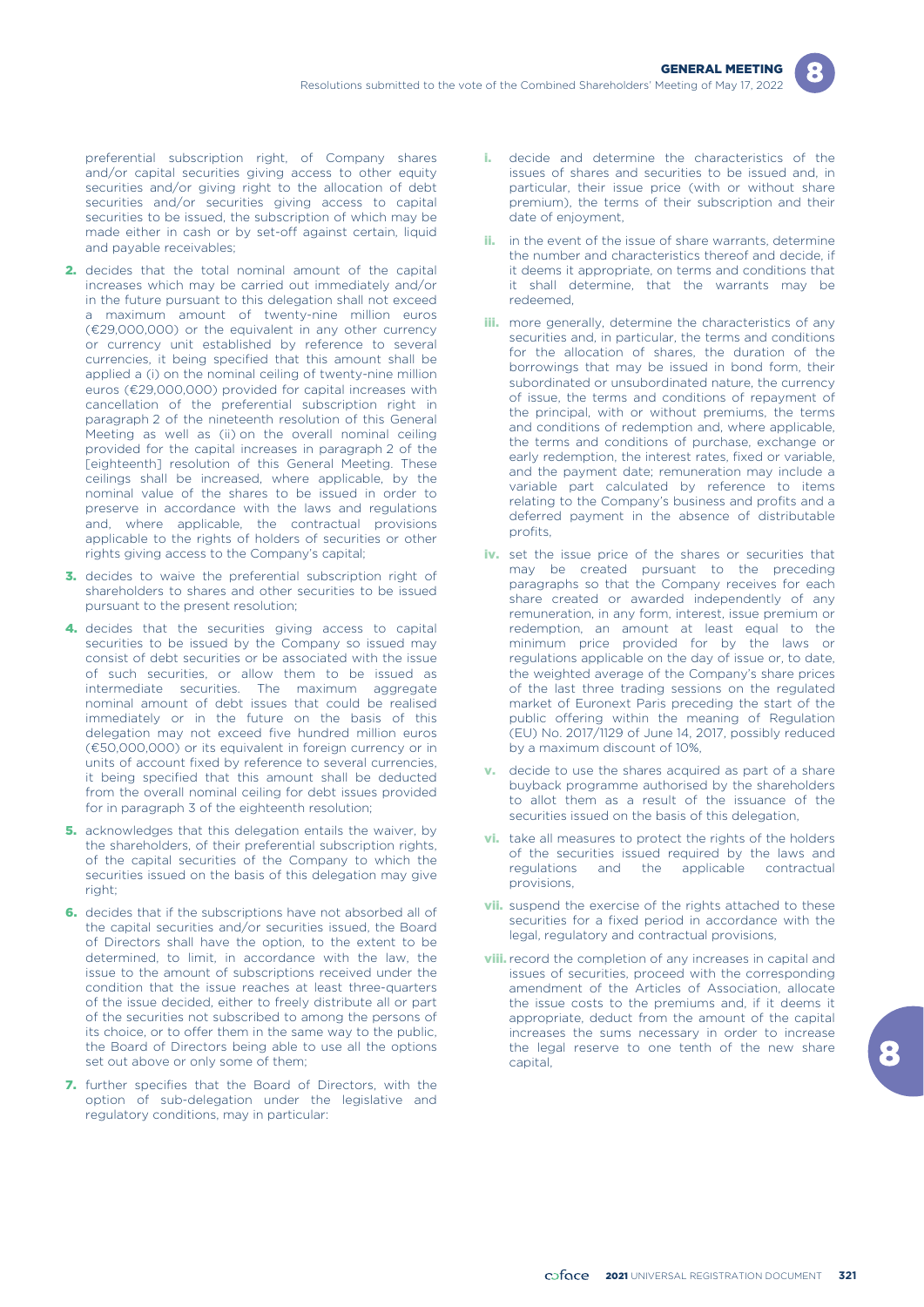- ix. take all measures and have all formalities required for the admission to trading on a regulated market of the securities created;
- 8. decides that the Board of Directors may not, except with the prior authorisation of the General Meeting, make use of this delegation of authority as from the filing by a third party of a draft public offer covering the securities of the Company, until the end of the offer period;
- 9. decides that this delegation, which cancels and replaces that granted by the seventeenth resolution of the General Meeting of May 14, 2020, is granted for a period of twenty-six (26) months from the date of this General Meeting.

#### Twenty-first resolution

(Delegation of authority to the Board of Directors to increase the share capital by issuing shares and/or equity securities giving access to other equity securities and/or giving right to the allocation of debt securities and/or securities giving access to equity securities to be issued, in return for contributions in kind)

The General Meeting, acting with the quorum and majority required for Extraordinary General Meetings, after having read the report of the Board of Directors and the special report of the Statutory Auditors and in accordance with the provisions of the French Commercial Code and in particular Articles L.225-129 *et seq.*, L.225-147, L.22-10-53 and L.228-92:

- 1. delegates to the Board of Directors, with the option of sub-delegation under the legislative and regulatory conditions, the power to decide to proceed, on a report by the contributions auditor(s), on one or more occasions, in the proportions and at the times it shall assess, both in France and abroad, in euros or currency or unit of account fixed by reference to several currencies, with the issue of Company shares and/or capital securities giving access to other equity securities and/or giving right to the allocation of debt securities and/or securities giving access to capital securities to be issued, with a view to remunerating contributions in kind granted to the Company and constituted of equity securities or securities giving access to the capital, when the provisions of Article L.22-10-54 of the French Commercial Code are not applicable;
- 2. decides that the total nominal amount of the capital increases which may be carried out under this delegation shall not exceed, in addition to the legal limit of 10% of the share capital (assessed on the date of the decision of the Board of Directors deciding the issue), a maximum amount of twenty-nine million euros (€29,000,000) or the equivalent in any other currency or currency unit established by reference to several currencies, it being specified that this amount shall be charged (i) to the nominal ceiling of twenty-nine million euros (€29,000,000) provided for capital increases with cancellation of the preferential subscription right in paragraph 2 of the nineteenth resolution of this General Meeting as well as (ii) the overall nominal ceiling

provided for the capital increases in paragraph 2 of the eighteenth resolution of this General Meeting. These ceilings shall be increased, where applicable, by the nominal value of the shares to be issued in order to preserve in accordance with the laws and regulations and, where applicable, the contractual provisions applicable to the rights of holders of securities or other rights giving access to the Company's capital;

- 3. decides that the securities giving access to capital securities to be issued by the Company so issued may consist of debt securities or be associated with the issue of such securities, or allow them to be issued as intermediate securities. The maximum aggregate nominal amount of debt issues that could be realised immediately or in the future on the basis of this delegation may not exceed five hundred million euros (€50,000,000) or its equivalent in foreign currency or in currency units fixed by reference to several currencies, it being specified that this amount shall be deducted from the overall nominal ceiling for debt issues provided for in paragraph 3 of the eighteenth resolution;
- 4. decides to waive for the benefit of holders of securities subject to contributions in kind, the preferential subscription rights of shareholders to shares and other securities to be issued pursuant to this resolution;
- **5.** acknowledges that this delegation entails the waiver, by the shareholders, of their preferential subscription rights, of the capital securities of the Company to which the securities issued on the basis of this delegation may give right<sup>;</sup>
- 6. further specifies that the Board of Directors, with the option of sub-delegation under the legislative and regulatory conditions, may in particular:
	- rule, on the report of the contributions auditor(s), on the valuation of contributions and the granting of any special benefits,
	- ii. determine the characteristics of the issues of shares and securities to be issued and, in particular, their issue price (with or without share premium), the terms of their subscription and their date of enjoyment,
	- **iii.** at its sole initiative, charge the costs of the share capital increase(s) against the premiums relating to these contributions and deduct from this amount the sums necessary to raise the legal reserve to one tenth of the new capital after each increase,
	- iv. take all measures to protect the rights of the holders of the securities issued or other rights giving access to the Company's capital required by the laws and regulations and the applicable contractual provisions,
	- **v.** record the completion of all issues of shares and securities, amend the Articles of Association rendered necessary by the completion of any capital increase, allocate the issue costs to the premium if it so wishes and also bring the legal reserve to one tenth of the new share capital as well as carry out all formalities and declarations and require all authorisations that may prove necessary for the completion of these contributions,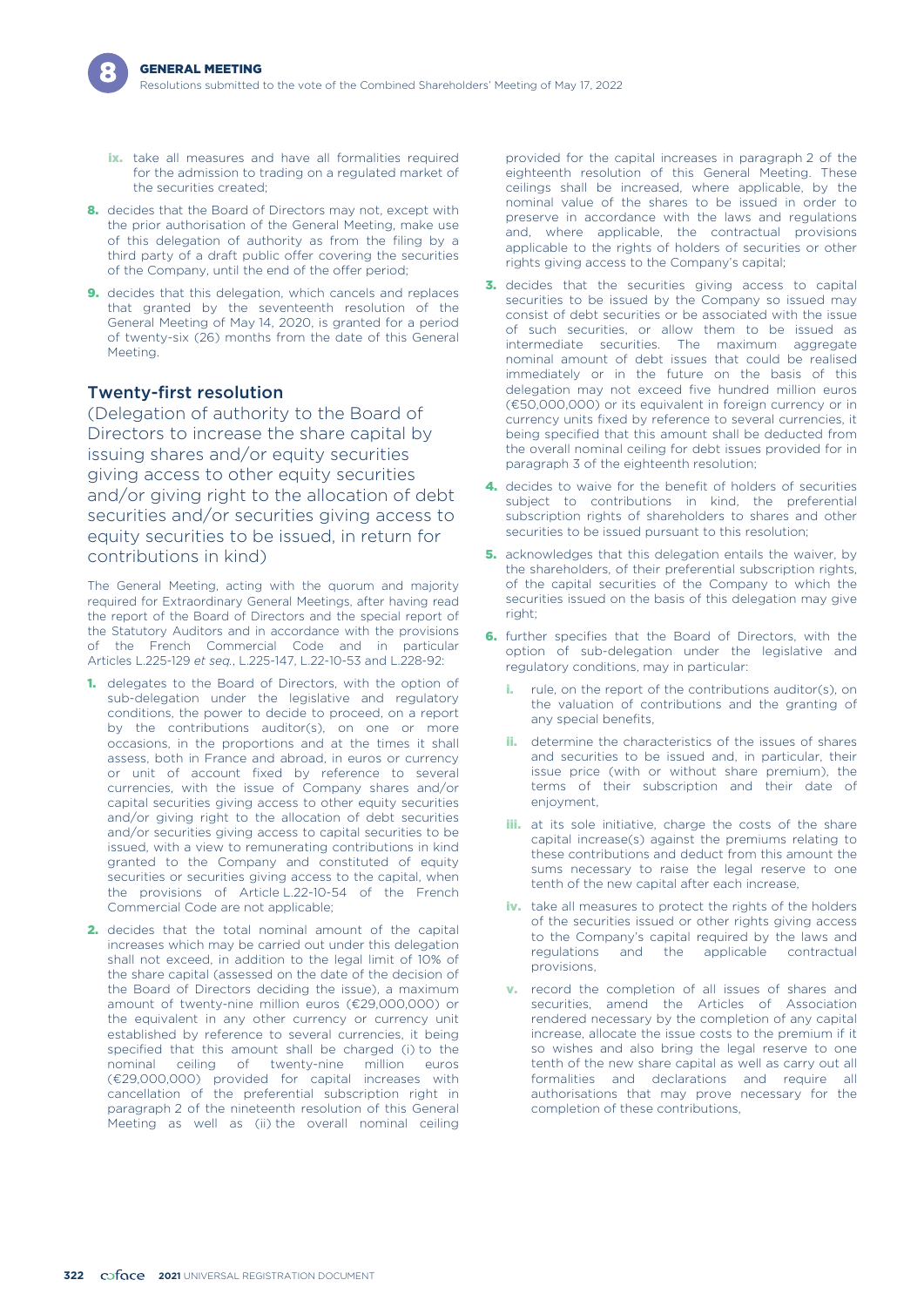- **vi.** take all measures and have all formalities required for the admission of the securities created to trading on a regulated market;
- 7. decides that the Board of Directors may not, except with the prior authorisation of the General Meeting, make use of this delegation of authority as from the filing by a third party of a draft public offer covering the securities of the Company, until the end of the offer period;
- 8. decides that this delegation, which cancels and replaces that granted by the eighteenth resolution of the General Meeting of May 14, 2020, is granted for a period of twenty-six (26) months from the date of this General Meeting.

#### Twenty-second resolution

(Delegation of authority to the Board of Directors to increase the share capital with cancellation of the preferential subscription right by issuing Company shares reserved for members of a company savings plan)

The General Meeting, acting with the quorum and majority required for Extraordinary General Meetings, having read the report of the Board of Directors and the special report of the Statutory Auditors and pursuant to the provisions of Articles L.225-129-2, L.225-129-6, L.225-138 and L.225-138-1 of the French Commercial Code and those of Articles L.3332-18 *et seq.* of the French Labour Code:

- 1. delegates to the Board of Directors, with the option of sub-delegation under the legislative and regulatory conditions, its authority, to proceed on one or more occasions, on its decisions alone, in the proportions and at the times it shall assess, both in France and, with the issue of new shares, with this issue being reserved for employees, to eligible former employees and corporate officers of the Company and/or companies related to the Company within the meaning of the provisions of Article L.225-180 of the French Commercial Code and Article L.3344-1 of the French Labour Code, belonging to a company savings plan;
- 2. cancels, in favour of such members, the preferential subscription right of the shareholders to the shares which may be issued pursuant to this authorisation and waives all rights to the shares that may be granted free of charge on the basis of this resolution under the discount and/or contribution;
- **3.** decides that the nominal amount of the capital increase which may be carried out, pursuant to this delegation of authority, may not exceed three million two hundred thousand euros (€3,200,000) or the equivalent in any other currency or currency unit established by reference to several currencies, it being specified that the nominal amount of any capital increase carried out pursuant to this delegation shall be set off against the overall nominal ceiling for the capital increases provided for in paragraph 2 of the eighteenth resolution of this General Meeting and that the ceiling of this delegation shall be common with that of the twenty-third resolution of this General Meeting. This ceiling shall be increased, where applicable, by the nominal value of the shares to be issued in order to preserve in accordance with the laws and regulations and, where applicable, the contractual provisions applicable to the rights of holders of securities or other rights giving access to the Company's capital;
- 4. decides that the subscription price of the securities issued pursuant to this delegation will be determined under the conditions provided for by the provisions of Article L.3332-19 of the French Labour Code, it being specified that the maximum discount compared to an average of the quoted prices of the share during the twenty trading sessions preceding the decision setting the opening date of the subscription may therefore exceed 30% (or 40% when the unavailability period provided for in the plan pursuant to Articles L.3332-25 and L. 3332-26 of the French Labour Code is greater than or equal to ten years). However, when implementing this delegation, the Board of Directors may reduce the amount of the discount on a case-by-case basis, in particular due to tax, social security or accounting constraints applicable in the countries where the Group entities involved in the capital increase operations are located. The Board of Directors may also decide to allocate shares free of charge to the subscribers of new shares, in substitution of the discount and/or in respect of the contribution;
- **5.** decides that the Board of Directors shall have all powers, with the option of sub-delegation under the legislative and regulatory conditions, to implement this delegation, within the limits and under the conditions specified above for the purpose, in particular, to:
	- i. decide on the issue of new shares of the Company,
	- establish the list of companies whose employees, former employees and eligible corporate officers may benefit from the issue, set the conditions that the beneficiaries must fulfil, in order to be able to subscribe, directly or through a mutual investment fund, to the shares that will be issued under this delegation of authority,
	- **iii.** set the amounts of these issues and determine the subscription prices of the securities and the subscription dates, terms and conditions of each issue and conditions of subscription, payment and delivery of the shares issued under this delegation of authority, as well as the date, even retroactive, from which the new shares will be exercised,
	- iv. decide, pursuant to Article L.3332-21 of the French Labour Code, on the allocation, free of charge, of shares to be issued or already issued, in respect of the contribution and/or, where applicable, the discount, provided that taking into account their financial equivalent, valued at the subscription price, has the effect of exceeding the limits provided for in Article L.3332-11 of the French Labour Code and, in the event of the issue of new shares in respect of the discount and/or the contribution, to incorporate into the capital the reserves, profits or issue premiums necessary for the payment of such shares,
	- v. set the time limit for subscribers to pay up their shares,
	- **vi.** record or have recorded the completion of the capital increase up to the amount of the shares actually subscribed,
	- **vii.** at its sole initiative, charge the costs of the share capital increase(s) against the premiums relating to these increases and deduct from this amount the sums necessary to raise the legal reserve to one tenth of the new capital after each increase,

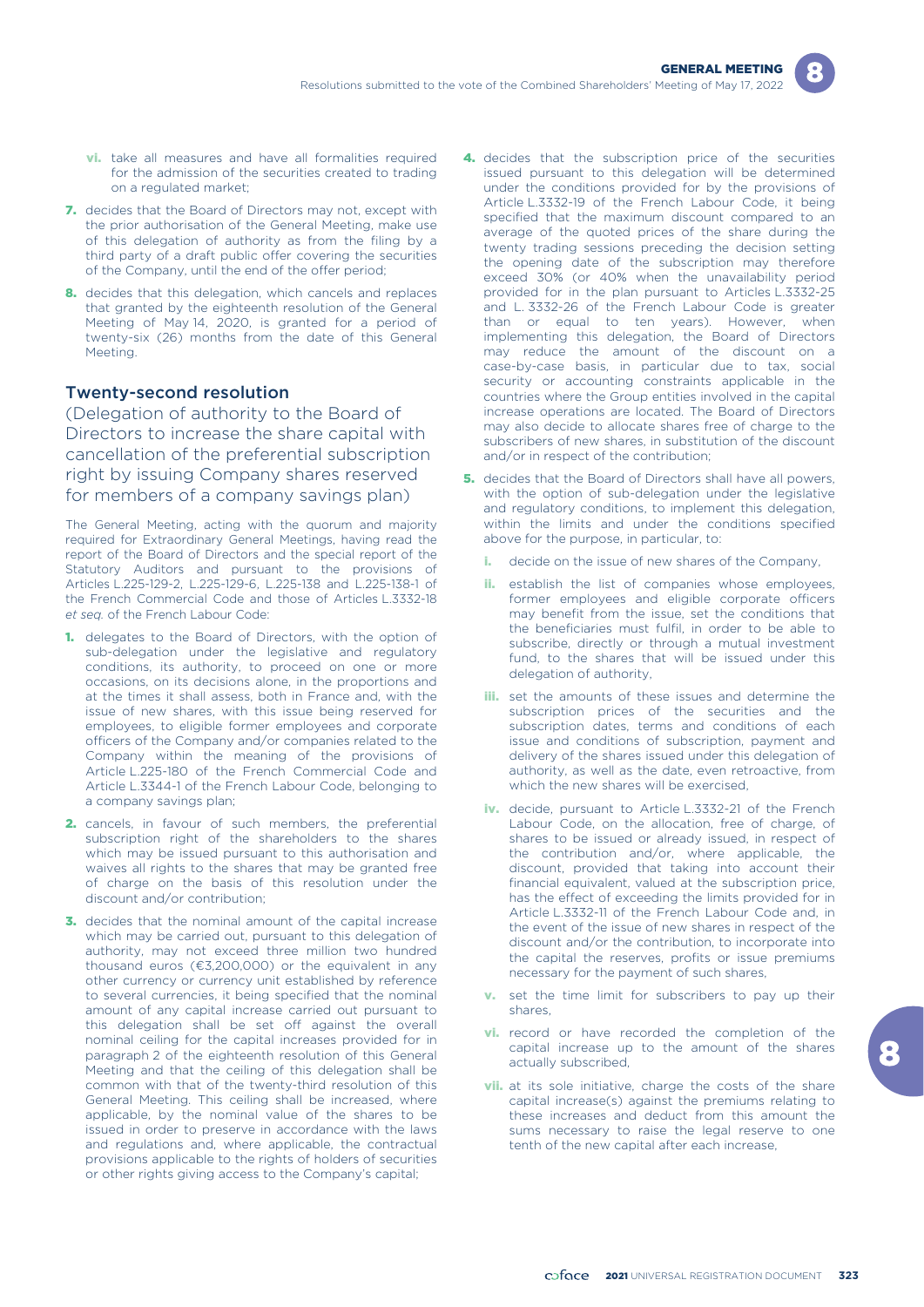- **viii.** in general, take all measures and carry out all formalities necessary for the issue and listing of the shares issued and further to the capital increases and the corresponding amendments to the Articles of Association pursuant to this delegation;
- 6. decides that the Board of Directors may not, except with the prior authorisation of the General Meeting, make use of this delegation of authority as from the filing by a third party of a draft public offer covering the securities of the Company, until the end of the offer period;
- 7. decides that this delegation, which cancels and replaces that granted by the twenty-sixth resolution of the General Meeting of May 12, 2021, is granted for a period of twenty-six (26) months from the date of this General Meeting.

## Twenty-third resolution

(Delegation of authority to the Board of Directors to increase the share capital by issuing shares with cancellation of the preferential subscription right in favour of a specific category of beneficiaries)

The General Meeting, acting with the quorum and majority required for Extraordinary General Meetings, having read the report of the Board of Directors and the special report of the Statutory Auditors and in accordance with the provisions of Articles L.225-129 *et seq.* and L.225-138 of the French Commercial Code:

- 1. delegates, with the option of sub-delegation under the legislative and regulatory conditions, its authority to proceed, on one or more occasions, on its decisions alone, in such proportions and at such times as it shall assess, both in France and abroad, with the issue new shares, the issue being reserved for one or more of the categories of beneficiaries meeting the following characteristics: (i) employees and/or corporate officers of the Company and/or companies related to the Company within the meaning of the provisions of Article L.225-180 of the French Commercial Code and Article L.3344-1 of the French Labour Code and having their registered office outside France; (ii) one or more mutual funds or other entity governed by French or foreign law, with or without legal personality, subscribing on behalf of persons designated in paragraph (i) above, and (iii) one or more financial institutions mandated by the Company to propose to the persons designated in paragraph (i) above a system of savings or shareholding comparable to those offered to the employees of the Company in France;
- 2. cancels, in favour of such beneficiaries, the preferential subscription right of the shareholders to the shares that may be issued under this delegation;
- 3. acknowledges that this delegation entails the waiver, by the shareholders, of their preferential subscription rights, of the capital securities of the Company to which the securities issued on the basis of this delegation may give right:
- 4. decides that the nominal amount of the capital increase which may be carried out, pursuant to this delegation of authority, may not exceed three million two hundred thousand euros (€3,200,000) or the equivalent in any other currency or currency unit established by reference to several currencies, it being specified that the nominal amount of any capital increase carried out pursuant to this resolution shall be set off against the overall nominal ceiling for the capital increases in paragraph 2 of the eighteenth resolution of this General Meeting and that the ceiling of this delegation shall be common with that of the twenty-second resolution of this General Meeting. This ceiling shall be increased, where applicable, by the nominal value of the shares to be issued in order to preserve in accordance with the laws and regulations and, where applicable, the contractual provisions applicable to the rights of holders of securities or other rights giving access to the Company's capital;
- 5. decides that the subscription price of the securities issued pursuant to this delegation may not be more than 30% or, where applicable, 40% of the average of the quoted prices of the share during the twenty trading days preceding the date of the decision setting the opening date of the subscription, nor higher than this average. However, when implementing this delegation, the Board of Directors may reduce the amount of the discount on a case-by-case basis, in particular due to tax, social security or accounting constraints applicable in the countries where the Group entities involved in the capital increase operations are located. Furthermore, in the event of a transaction carried out under this resolution at the same time as a transaction carried out pursuant to the twenty-second resolution of this General Meeting, the subscription price of the shares issued under this resolution may be identical to the subscription price of the shares issued on the basis of the twenty-second resolution of this General Meeting;
- **6.** decides that the Board of Directors shall have all powers, with the option of sub-delegation under the legislative and regulatory conditions, to implement this delegation, within the limits and under the conditions specified above for the purpose, in particular, to:
	- i. determine the list of beneficiaries, within the categories of beneficiaries defined above, of each issue and the number of shares to be subscribed by each of them, under this delegation of authority,
	- **ii.** set the amounts of these issues and determine the prices and the subscription dates, terms and conditions of each issue and conditions of subscription, payment and delivery of the shares issued under this delegation of authority, as well as the date, even retroactive, from which the new shares will be exercised,
	- **iii.** set the time limit for subscribers to pay up their shares,
	- iv. record or have recorded the completion of the capital increase up to the amount of the shares actually subscribed,
	- v. at its sole initiative, charge the costs of the share capital increase(s) against the premiums relating to these increases and deduct from this amount the sums necessary to raise the legal reserve to one tenth of the new capital after each increase,